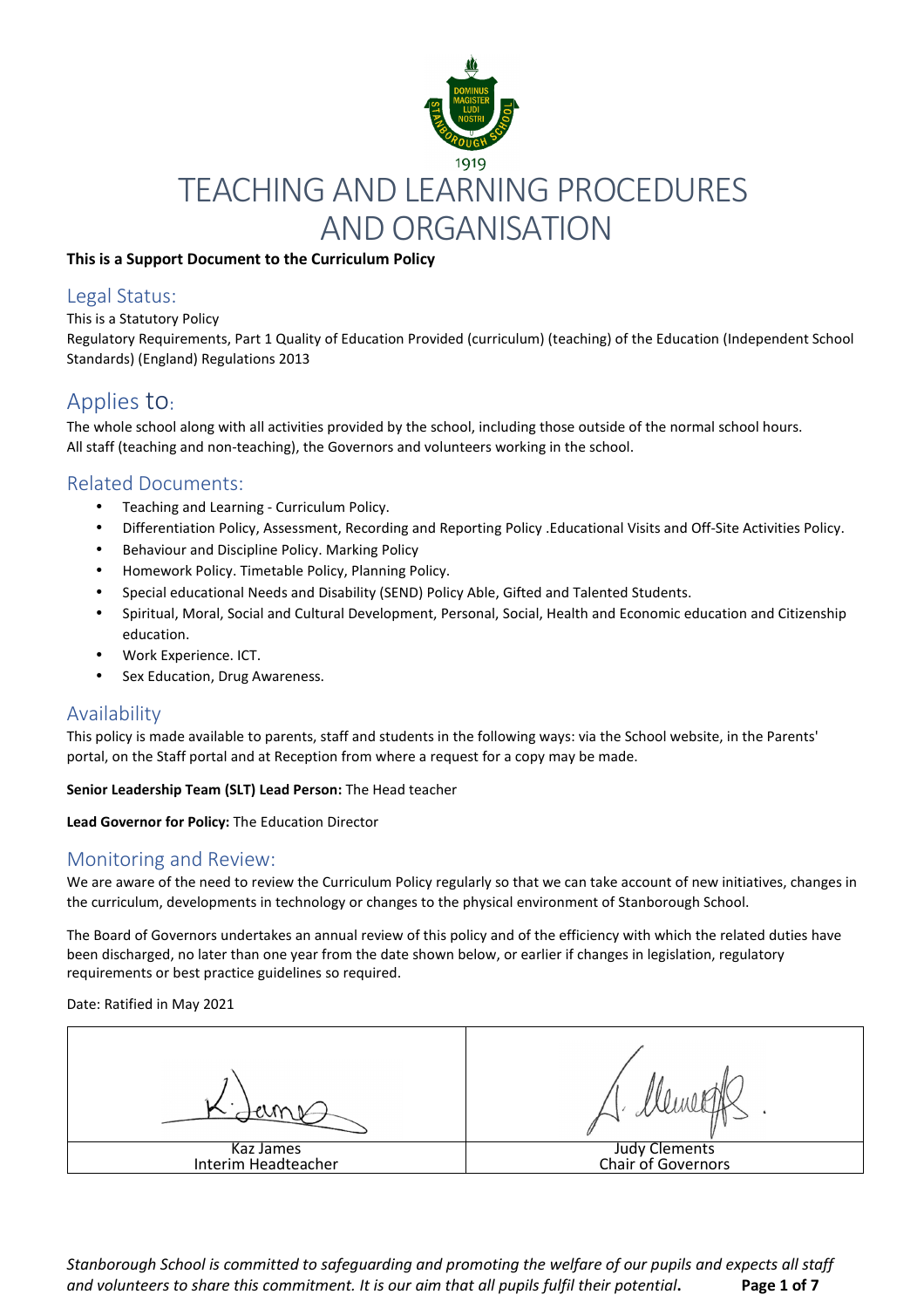## Aims

Stanborough School seeks to provide a positive nurturing learning environment that motivates all students to strive to reach their full potential, as individuals created in the image of God. This is demonstrated in the harmonious development of their physical, intellectual, aesthetic, social and moral powers, and results in confident responsible lifelong learners, who use their knowledge and skills to benefit others.

We aim to produce independent thinkers and not "mere reflectors of other people's thoughts" and value qualities such as curiosity, honesty, persistence, open mindedness, and respect for those having different opinions and cultural perspectives. Teachers are also learners and should strive to evaluate and improve their practice. This means developing a deepening understanding of both the teaching and learning process, and acquiring an increasing capability to build on the student's skills, knowledge and understanding. Opportunities for Professional Development enable teachers to learn and to improve their quality of teaching.

# Curriculum

The curriculum is all the planned activities that we organise in order to promote learning and the spiritual, moral, social and cultural growth and development of all pupils at the school. It includes not only the formal requirements of the National Curriculum, but also the range of extra‐curricular activities that the school organises in order to enrich the experience of the pupils and to assure their " well-being". It also includes the 'hidden curriculum', what the pupils learn from the way they are treated and expected to behave. We aim to teach pupils how to grow into positive, responsible global citizens, who can work and co-operate with others while developing knowledge and skills, so that they achieve their true potential.

# Children with special needs

The curriculum in our school is designed to provide access and opportunity for all children who attend the school. We are however, unable to cater for some statemented children with severe needs, because we do not have the resources to do so, but if a child displays signs of having special needs, his/her teacher makes an assessment of this need. In most instances, the teacher is able to provide resources and educational opportunities, which meet the child's needs within the normal class organisation. If a child's need is more severe, we discuss with the parents in order to involve the appropriate external agencies to assess him /her.

The school makes up a list of children exhibiting any form of special needs and develop a support plan for each one. This sets out the nature of the special need, and outlines how the school aims to address the need.

## Baseline assessment

During the first term, we make a baseline assessment to record the skills of each child. We currently use the Cognitive Abilities Test CAT4 assessments if the student is in year 7. By measuring a student's ability to reason with different types of material, CAT4 allows us to assess the way a student thinks and how they will learn best, and in turn, enables us to adapt teaching accordingly. For all year groups, Students also complete a GL assessment for Mathematics, English and Science on entry. These assessments form an important part of the future tracking of progress for each child and to predict success in End of Year 9 Tests and GCSE grades.

# Teaching and Learning Framework

This Teaching and Learning Framework gives clear expectations for effective teaching, identifying exemplary practices that will enable us to meet our goal of all students making progress. The Framework highlights the researched‐based strategies that have been proven to be effective in meeting the needs of our diverse learners including English Learners, Students with Special Needs and Students with Disabilities. In addition to this, the Teaching and Learning Framework describes teaching practices that will help to prepare all students to be successful and productive 21st Century learners. These include having high expectations and effective teaching strategies.

**The Argument:** Visible Teaching & Visible Learning The big idea is 'know thy impact.' We believe that expert teachers are not wedded to specific ideas but instead focus regularly on evaluating the effects they have on their students and adjust teaching methods accordingly. **Visible learning** involves teachers seeing learning through the eyes of students; and students seeing teaching as the key to their ongoing learning. When learning is visible the student knows what to do and how to do it and the teacher knows if learning is occurring or not. Teaching and learning is visible when the learning goal is not only challenging but is explicit.

*Stanborough School is committed to safeguarding and promoting the welfare of our pupils and expects all staff and volunteers to share this commitment. It is our aim that all pupils fulfil their potential***. Page 2 of 7**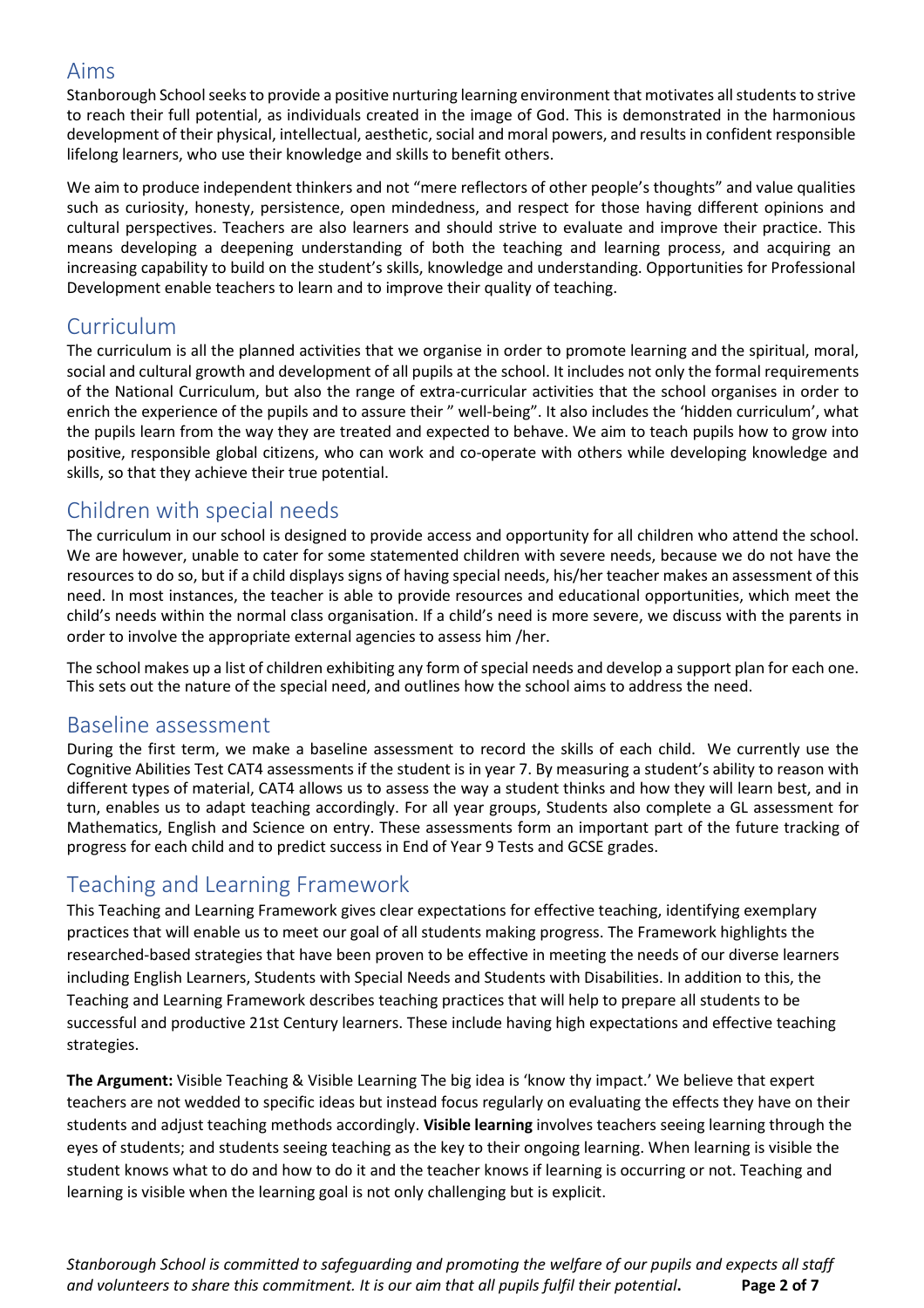**Teacher midframes:** It is critical that teachers see themselves as evaluators of their effects on students and develop a mind frame in which they see it as their primary role to evaluate their effect on learning. Teacher's beliefs and commitments are the greatest influence on student achievement.

### **Nine Mind Frames of Effective Teachers:**

| Evaluators of the effect of their                                  | See assessment as feedback about | Develop positive relationships with   |  |
|--------------------------------------------------------------------|----------------------------------|---------------------------------------|--|
| teaching on pupil's learning                                       | their impact.                    | pupils that foster effective learning |  |
|                                                                    |                                  |                                       |  |
| 'Change Agents' who take                                           | Engage in dialogue not           | Have a common and shared              |  |
| responsibility for enhancing all                                   | monologue with pupils.           | language of learning which is         |  |
| pupils learning                                                    |                                  | understood by all.                    |  |
| Talk about how pupils learn and not Enjoy the challenge and engage |                                  | Teach students the value of:          |  |
| about how teachers teach                                           | pupils in the challenge          | Concentration, perseverance and       |  |
|                                                                    |                                  | deliberate practice.                  |  |
|                                                                    |                                  |                                       |  |
|                                                                    |                                  |                                       |  |

### **Art of teaching:**

| What expert teachers do                  | So that pupils                          |  |
|------------------------------------------|-----------------------------------------|--|
| • Clear learning intentions              | Understand learning intentions,         |  |
| • Challenging success criteria,          | Challenged by success criteria,         |  |
| • Range of learning strategies           | Develop a range of learning strategies, |  |
| • Know when students are not progressing | Know when they are not progressing      |  |
| • Providing feedback                     | Seek feedback                           |  |
| • Visibly learns themselves              | Visibly teach themselves<br>$\bullet$   |  |

**Feedback:** One of the most powerful single influences enhancing achievement is feedback. For feedback to be effective it needs to be:

- clear, purposeful, meaningful and compatible with pupils' prior knowledge, and to provide logical connections."
- directed at the right level, so it can assist students to comprehend, engage, or develop effective strategies to process the information intended to be learnt."
- combined with effective instruction in classrooms, and focus on what is being learnt (learning intention) and how students should go about it (success criteria)
- occur as the students are doing the learning
- provide information on how and why the student has or has not met the criteria
- provide strategies to help the student to improve

**The cornerstone:** The cornerstone of visual learning, how we teach and how our students excel is what we call **assessment proficiency**. This helps students develop the ability to understand what they have done well and what they now know, how the current learning links to previous learning, and what their next steps are. We see this as the smartest way to create highly engaged and increasingly independent learners.

This involves:

• The commitment to ensure that all students know why they're learning, how they're doing and where they are heading.

*Stanborough School is committed to safeguarding and promoting the welfare of our pupils and expects all staff and volunteers to share this commitment. It is our aim that all pupils fulfil their potential***. Page 3 of 7**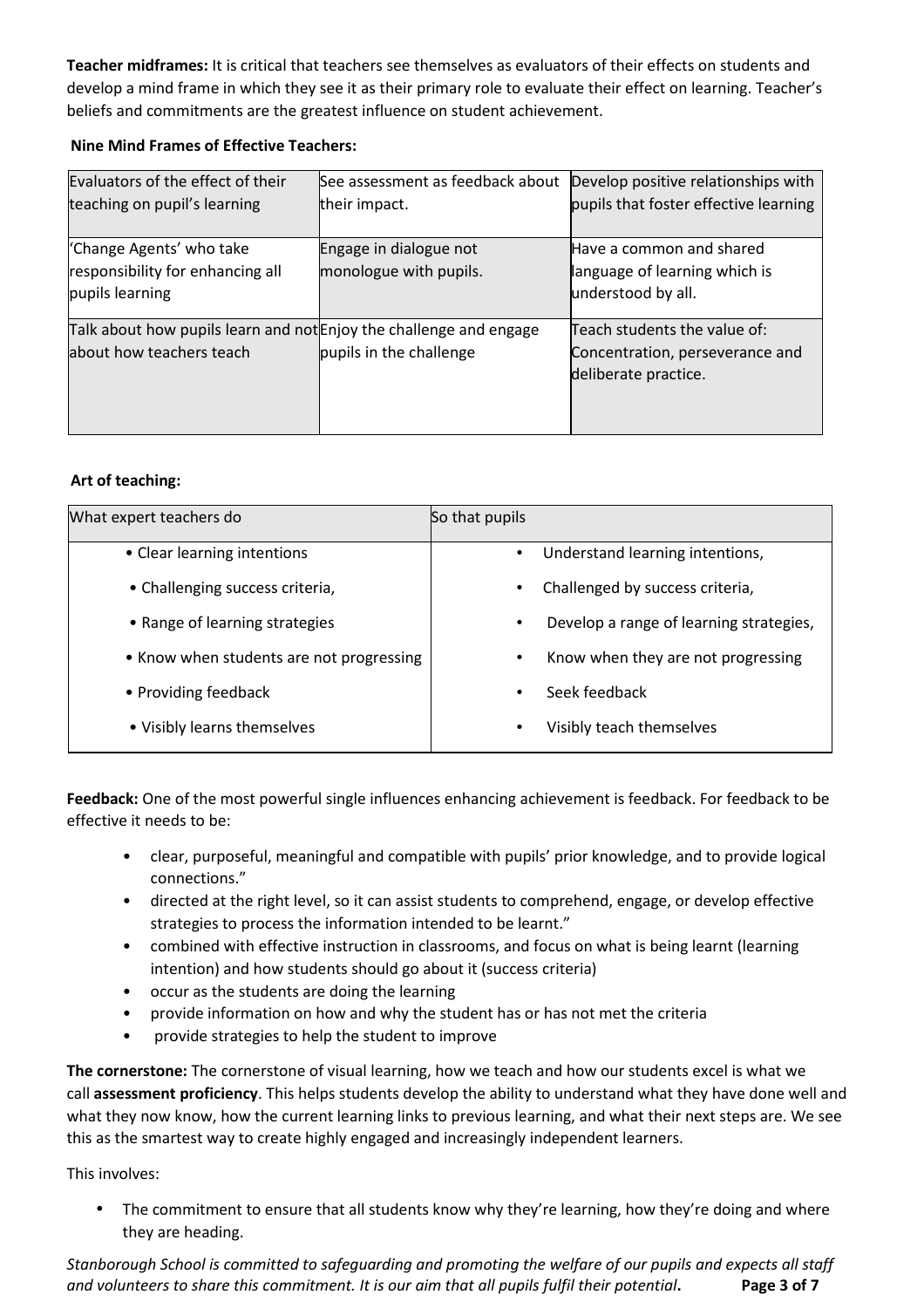- There is a consistent, pedagogical model meaning that elements of learning are delivered in the same way in every class. Instead of reinventing the wheel for each lesson, teachers can spend their precious time personalising the learning content for every student.
- Every lesson has consistent features and activities that are all about supporting children to engage with their learning and make rapid gains as a result.
- Language is always important. To be confident, independent and assessment proficient learners, our students need to be able to reflect on what they do and share their views with peers and teachers.
- Because our students are assessment proficient, we can have regular and meaningful discussions with them about their progress. Evaluation of the children's ability to know more and do more is in our DNA.

### **High Expectations**

- **Presentation:** High expectations of presentation across the school. Presentation is in line with the school's presentation policy and students are taking pride in their work. Pride indicates that students are a part of the learning process, not merely observers. Pride comes from having a sense of ownership and control over their learning.
- **Pitch:** Teachers are monitored to ensure that learning is pitched to a range of outcomes (A.M.S), skilfully adapted and children have clear mechanisms and routines to demonstrate their learning.
- **Productivity:** High expectation of productivity across all students. We are creating a culture where there is no significant difference between the volume of work in low and high attainers. In addition, no difference between the volume of work in different groups of students (male/female – SEND/non‐SEND).

# Effective teaching strategies:

**Modelling:** The teacher has authoritatively imparted knowledge to ensure students are engaged in learning, and generates high levels of commitment to learning. Excellent subject knowledge challenges and enthuses all learners. The teacher's approach is effective in inspiring and challenging learners and ensuring they learnt. Teacher modeling is clear and against the success criteria.

**Differentiation:** The teacher uses well‐judged and often imaginative teaching strategies that, together with clearly directed and timely support and intervention, match individual needs accurately. Planned differentiation ensured exceptional progress for all. Very effective support is given to accelerate the progress of any learners who fall behind. Scaffolding of tasks and teacher modelling contribute to highly effective participation & understanding. The teacher is very aware of their learners' capabilities and of their prior learning.

**Assessment proficient learners:** All children consistently respond to teacher marking and *feedback* and this helps them to make better than expected progress. All children are clear about what they are learning, how this relates to what they have done previously and what success looks like. All students demonstrate a secure ability to use self and peer assessment across all subject areas (providing that COVID‐19 limitations allow for this). Precise learning intentions and success criteria are used explicitly to accelerate pupil progress and all children can clearly evidence where they have met them through self‐assessment.

**Assessment proficient teaching staff:** The teacher systematically and effectively checks students' understanding throughout the lesson, anticipating where they may need to intervene and doing so with notable impact on the quality of learning. Learners understand how to improve their work (through diagnostic *feedback*) and are consistently supported in doing so. Very effective questioning is used to gauge understanding and inform teaching and learning. Peer and/or self‐assessment links to success criteria drive forward achievement. Specific references are made to the school's specific progress measures in planning. Teachers teach to the gaps in students learning, as evidenced in SOW, progress data and GL assessments.

**Gaps in learning:** Students are regularly given a breakdown of the topics they need to improve on. This includes annual national assessments (GL) and half termly assessments to inform future teaching and learning. Rather than teaching the curriculum in sequence, gaps in learning are re-taught and therefore, assessment informs future teaching and learning. Teachers use half termly assessments to inform, not only the students that have not made progress but which topics have not been learned effectively *(feedback)*. Booster classes and intervention in

*Stanborough School is committed to safeguarding and promoting the welfare of our pupils and expects all staff and volunteers to share this commitment. It is our aim that all pupils fulfil their potential***. Page 4 of 7**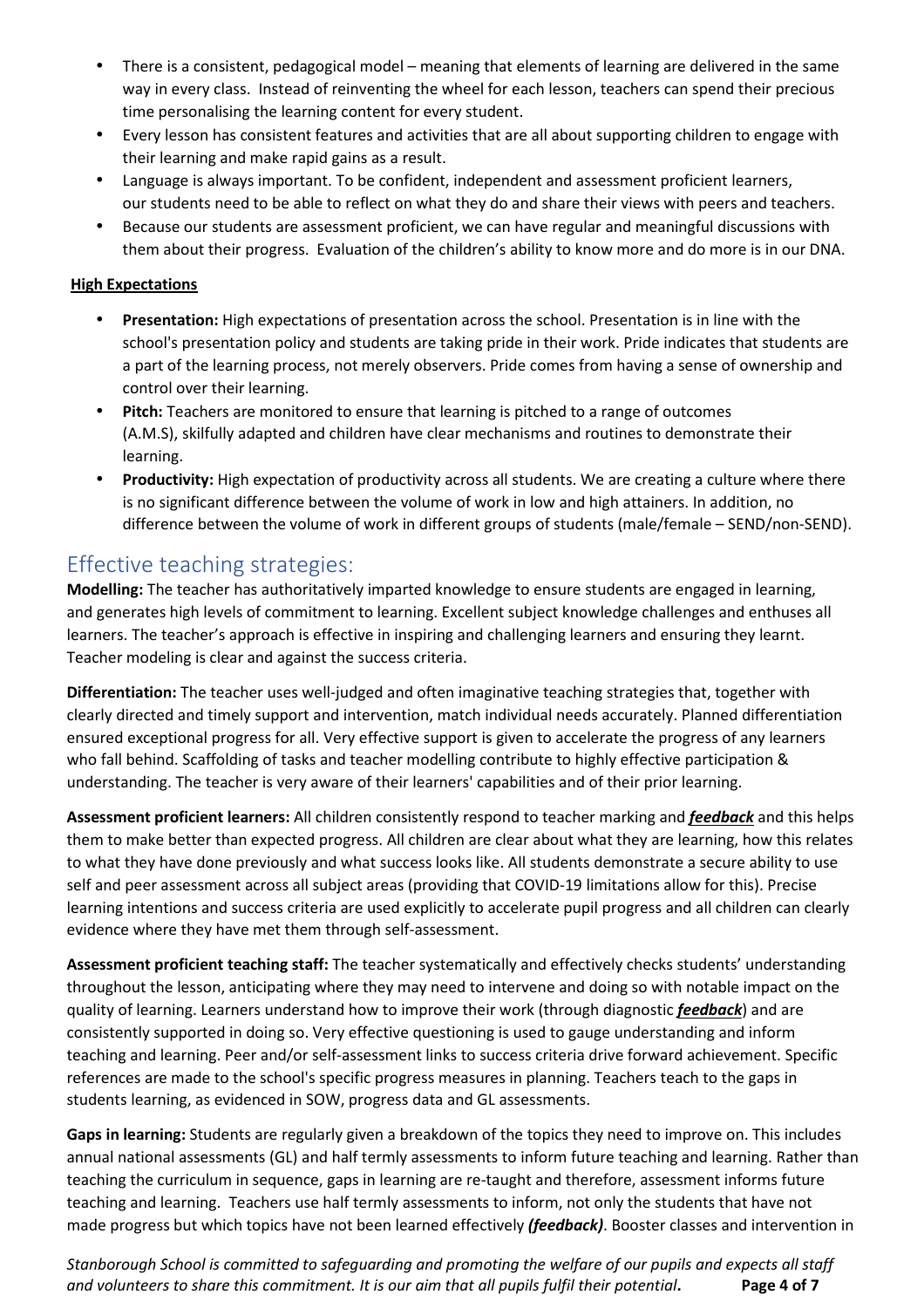the classroom (such as 1‐2‐1 support) are immediately put in place to ensure these students are back on track within a few weeks.

**Intervention:** When students fall behind with their learning (they do not make expected progress), they are encouraged to attend catch-up lessons during lunchtime and after school. Additionally, students receive extra support from the teacher, while the other students work independently.

| TABLE 1 LINKING THE STRATEGIES TO CORE ASSESSMENT CONCEPTS: |
|-------------------------------------------------------------|
|-------------------------------------------------------------|

|                | Where the learning is going                                  | Where the learner is                                                                                    | How to get there                                                         |
|----------------|--------------------------------------------------------------|---------------------------------------------------------------------------------------------------------|--------------------------------------------------------------------------|
| <b>Teacher</b> | Clarifying, sharing and<br>understanding learning intentions | <b>Engineering effective</b><br>discussion, tasks and<br>activities that elicit<br>evidence of learning | Providing feedback that<br>move learners forward<br>(verbal and written) |
| Peer           |                                                              | Activating students as learning resources for one<br>another                                            |                                                                          |
| Learner        |                                                              | Activating students as owners of their own learning                                                     |                                                                          |

# How do faculty leaders support this process?

- Faculty Leaders monitor the effectiveness of marking and assessment frequently through frequent 'dropins to lessons and scrutiny of work'.
- Faculty Leaders use assessment to hold teachers to account by tracking progress on a frequent basis.
- Faculty leaders analyse data each half term to see which areas of the curriculum students are not learning well and ensure that they are being revisited.
- Leaders use assessment to know which year groups are falling behind and support teachers by providing ideas for accelerating progress for these groups.
- Leaders use assessment to identify differences between groups of students, such as those with Specific Educational Needs (SEND) and English as an additional language (EAL). They then ensure that support mechanisms are put in place if there is a 'gap' in progress between the groups.

## Parental support

In order to have the most effective teaching, parents need to support teaching staff. The partnership between parents and teachers is vital to the success of every student, and this should be developed by regular communication, and by activities that promote collaborative working**.** 

## Parents should seek to support teaching and learning by

- Ensuring that students attend school regularly and punctually, in good health and with the proper equipment.
- Supporting the school policies and the teacher's roles within the school.
- Having optimistic and realistic expectations about their son's/daughter's attainments, offering praise and encouragement.
- Using the opportunities provided to participate in discussions concerning their son's /daughter's attainments and behaviour.
- Making sure that there are suitable working conditions for homework, helping their son/daughter to organize his/her time, and taking a positive and active interest in their accomplishments.
- Attending school events that enable the build-up of good working relationships between parents and teachers and students.

## Inclusion Policies

**a) SEN** 

**b) ESL** 

*Stanborough School is committed to safeguarding and promoting the welfare of our pupils and expects all staff and volunteers to share this commitment. It is our aim that all pupils fulfil their potential***. Page 5 of 7**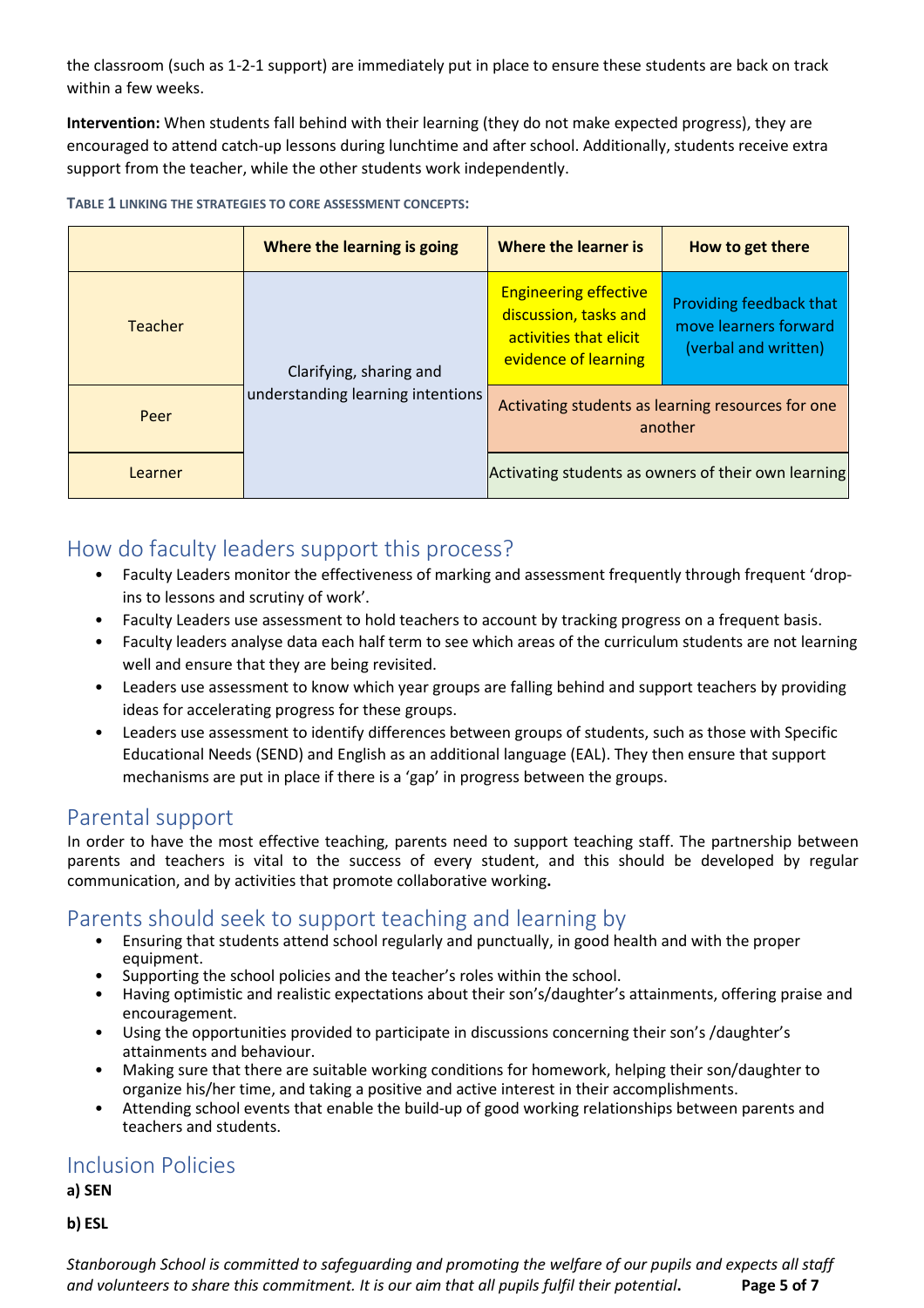#### **c) More Able & Talented**

#### **d) Multicultural Education**

### **e) Gender**

# Inclusion Policy – Differentiation

Differentiation occurs when the teacher plans learning activities with the intention of maximizing the achievement of students based on their differing individual needs. To achieve this, learning experiences provided need to take account of the fact that students (like adults) learn at different paces and in different ways.

**Setting** is practiced in Mathematics. These sets need to be reviewed on a regular basis. Students may be moved within sets as deemed appropriate, after a discussion between the teacher, pupil and Faculty Leader. An outline of clear reasons must be given to both pupils and parents, in advance, in writing and they must be given the opportunity to respond, before the move is implemented.

## Statement of Intent

Stanborough School believes that the choices children make at 14 and 16 are important steps towards the accomplishment of their future goals in life. Therefore, the amount of information given to children and to their parents are maximised prior to their final choice of programmes or pathways to ensure informed decision-making. Children receive information and guidance to help them:

- ‐recognise their potential through a variety of formal and informal sources;
- ‐understand their opportunities;
- ‐develop their capabilities and
- -link what they are learning with current and future prospects.

## Management

The curriculum is structured in such a way as to allow teachers to teach: Careers, Citizenship and PSHE The provisions are based on:

- A coherent teaching programme
- Continuing guidance given by teachers, mentors, guest speakers, parents
- Accurate information: Universities handbooks, posters, agencies, past students
- Experience of work: Work experience, responsibilities given in school
- Action planning and recording of achievement: Building a progress file
- The needs of individual children which are identified through:
	- 1) Predicted attainment in each subject at the end of a key stage.
	- 2) The pattern of progress made during the key stage
	- 3) Areas of strength
	- 4) Areas of weakness
	- 5) Response to PSHE, career-based programmes and extra-curricular enrichment activities
	- 6) Interests in and out of school

## KS3

The students start building their progress files in Year 9. At the end of Year 9 students are asked to choose their GCSE subjects from an option block which is distributed to students. Teachers have a chance to talk about their subjects and to present possible use on the job market. People from different areas of work are invited to talk, during organised assemblies about their careers and the pathway they follow. Students can ask questions and do some individual research on their areas of interest. Parents are also invited into school for a presentation addressing the options available. They are asked to discuss the options with their children and return the sheet signed. This is done during a period of three to four weeks

*Stanborough School is committed to safeguarding and promoting the welfare of our pupils and expects all staff and volunteers to share this commitment. It is our aim that all pupils fulfil their potential***. Page 6 of 7**